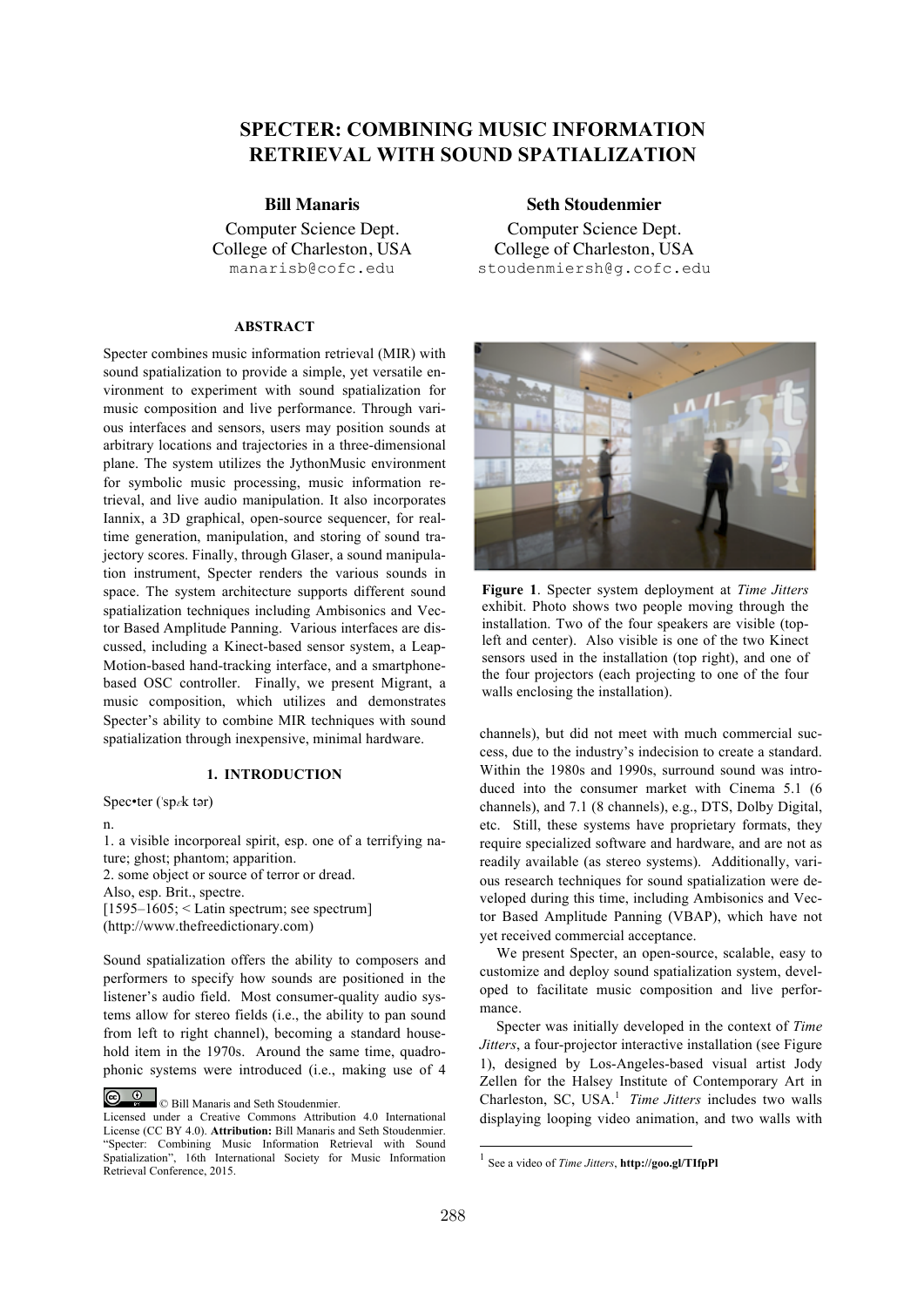interactive elements. The concept is to create an immersive experience for participants, which confronts them with a bombardment of visual and sound elements. As participants enter the space, images and sounds are assigned to them. As participants move freely through the space, these images and sounds follow them. The result is an immersive, dynamic experience that unfolds in realtime as different people navigate the space. Several individuals contributed to this installation (including visual materials and overall concept design, interaction design, and sound design). In this paper, we focus on the design and implementation of Specter. Other aspects of this installation are presented elsewhere (e.g., [1, 2]).

Specter was designed to offer composers and performers a simple, expandable, and versatile environment to experiment with sound spatialization for music composition and live performance. It combines music information retrieval (MIR) with minimal hardware through the Open Sound Control (OSC) protocol to produce a low-cost, easily configurable and transportable system. Through various interfaces, users may position sounds at arbitrary locations and trajectories on a three-dimensional plane.

The system incorporates JythonMusic, an environment for symbolic music processing, music information retrieval, and live audio manipulation. It also utilizes Iannix, a graphical open-source sequencer for digital art for real-time generation, manipulation, and storing of sound trajectory scores. Finally, it uses Glaser, a sound manipulation instrument to render the various sounds in space by quickly manipulating their attributes.

The rest of the paper is organized as follows: Section 2 describes related background in sound spatialization. Section 3 defines the Specter system architecture; this includes a description of JythonMusic, the underlying music programming environment, used to implement Specter; Iannix, a graphical open-source sequencer for digital art, utilized to represent Specter trajectory scores; and Glaser, a sound rendering instrument. Section 4 presents a case study utilizing an MIR approach to generate a musical composition involving sound spatialization, which includes both static (pre-composed) and dynamic (interactive) sound trajectories, rendered with Specter. Finally, section 5 provides concluding remarks.

#### **2. BACKGROUND**

Although sound spatialization is a very promising field for developing new music and related composition techniques, it is highly underutilized (versus, say, timbre composition) because of the difficulty in exploring possibilities and performing existing compositions.

While there is much development already in timbre technologies for both analog and digital timbre, spatial computer music is being held back because composers have limited access to performance techniques and spaces with installed multi-channel systems [3].

Additionally, the software tools for spatial composition are few, compared to those for symbolic music, and for timbre compositions. Moreover, there is not a standard high-level format for representing spatial compositions or storing spatial recordings. As a result, spatial compositions may loose integrity and content as they are transferred from one technology to another, in order to be performed, given that the available performance spaces for spatial music are few, quite expensive to set up and maintain, have different architectures, and support different formats [4].

Nevertheless, sound spatialization is a rich field with many decades of research and development. Johnson et al. [5] provide a thorough overview of the early history of the field, starting with Schafer and Henry, who in 1951 performed the first pre-composed electroacoustic piece of music with dynamic spatialization at performance time. This was accomplished through a special interface controlling gain of individual speakers on a tetrahedral speaker array. Other important examples include construction of expensive performance spaces, during the 1970s and 1980s, such as the GRM Acousmonium, IMEB's Gmebaphone, and the Univ. of Birmingham's BEAST. Additionally, various spatialization algorithms have been developed for creating dynamic trajectories, and for spatial rendering for diffusion performance. They can be classified into two general categories:

- (a) room-based diffusion, which involves programming autonomous spatial trajectories and complex spatial distribution patterns, through large numbers of speakers; one popular approach is Higher Order Ambisonics, e.g., see [6], and
- (b) phantom-source positioning, which places less emphasis on amount of speakers, and focuses more on improving accuracy of sound object placement in the sound field, providing more control of sound trajectory rendering through better algorithms and data structures, and provision of interactive techniques for improved dynamic control of sound trajectories at performance time; one popular approach is Vector Based Amplitude Panning (VBAP), e.g. see [7].

Our system's high-level architecture supports both approaches.

Lopez-Lezcano [8] discusses development of open, general-purpose sound diffusion systems. He identifies several important characteristics of such systems, in order for them to be more usable than the current state-of-theart. These characteristics include simplicity, transparency, versatility, using commodity hardware, using free software, and having a small footprint. Our system is designed with these characteristics in mind, as described in the next section.

A significant research trend in sound spatialization involves gestural control (e.g., [9-12]) at composition time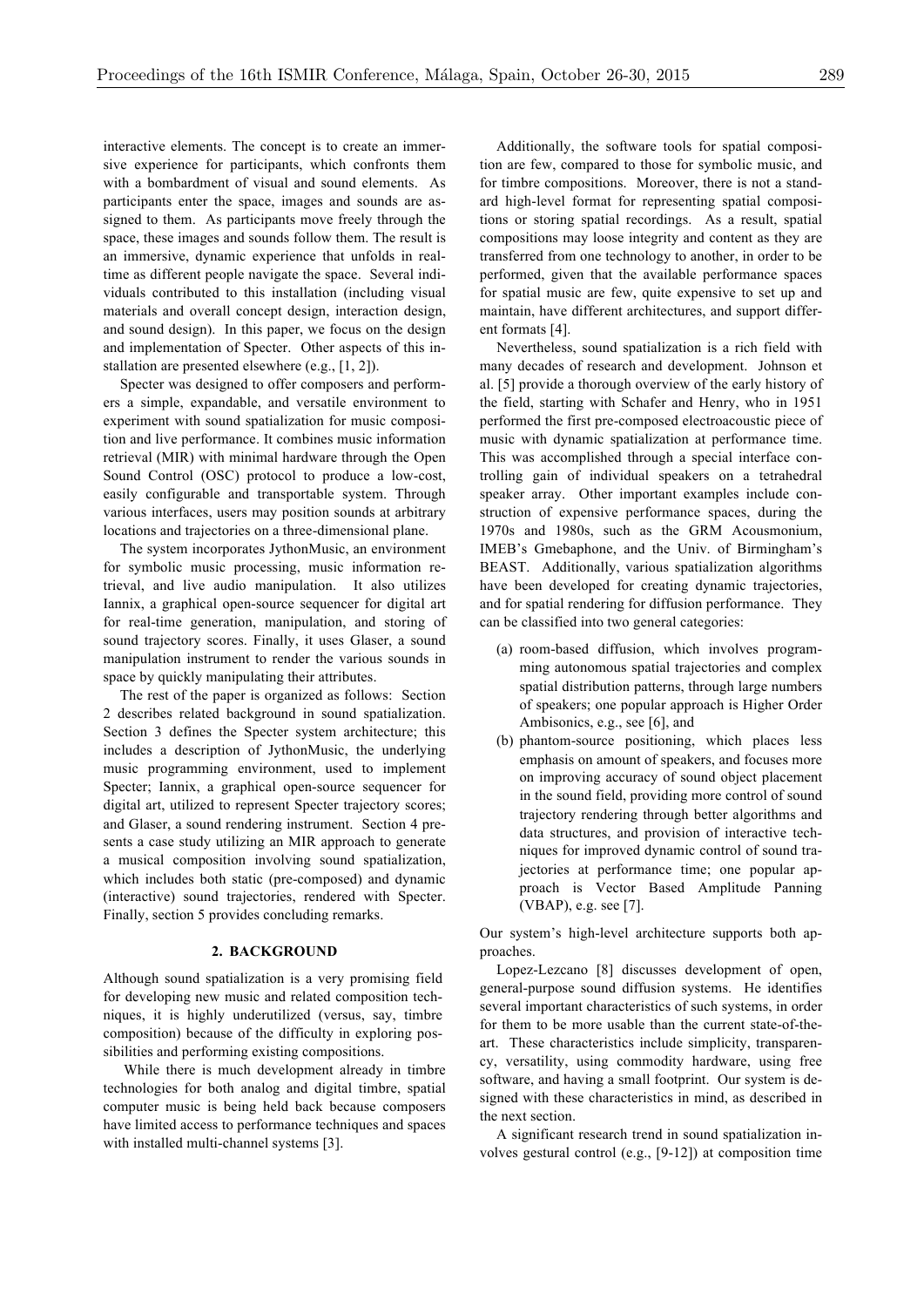(such as through algorithms exploring dynamical systems, e.g., swarms and boids), but also at performance time (through specialized interfaces, such as data gloves, Kinect, and LeapMotion sensors, among others). Specter, through the underlying JythonMusic environment provides similar capabilities (a) through development of arbitrary algorithms to drive (or guide aspects of) music composition, and (b) through a variety of devices that can communicate with it via MIDI or OSC protocols.

# **3. SPECTER ARCHITECTURE**

Specter incorporates three major components, JythonMusic, Iannix, and Glaser – all communicating via OSC to pass data and synchronize / coordinate their actions. The following sections describe each of the subsystems, and how they are combined to provide an environment to experiment with sound spatialization for music composition and live performance.

Through various interfaces and sensors, users may position sounds at arbitrary locations and trajectories on a two- or three-dimensional plane.

#### **3.1 Music Information Retrieval**

MIR functionality is available to Specter through JythonMusic, an environment for music analysis, composition and performance (see http://jythonmusic.org).

JythonMusic provides libraries for music making, image manipulation, building graphical user interfaces (GUIs), and for connecting computers to external MIDI and OSC devices, such as digital pianos, smartphones, and tablets.

JythonMusic is an outcome of a decade-long project exploring various aspects of music information retrieval, including investigation of fractals in music, and their relationship to human aesthetics (e.g., [13]). This on-going project explores Zipf's Law (and related power laws) in music data mining, in music recommendation, and in music analysis, composition, and performance [14-16].

JythonMusic incorporates the following libraries. Primitives from each of these libraries are used in conjunction with Specter (as explained below) to create sound spatialization trajectories and related processes:

- Music library provides primitives for creating music notes, phrases, parts, and scores, and for playing them live, as well as reading and writing them as MIDI or XML files.
- Audio library provides primitives for loading and looping audio files, and for recording and looping live audio.
- Zipf library provides primitives for extracting measurements from musical data (e.g., [13]).
- MIDI library provides primitives for loading and looping MIDI files, and for connecting to external MIDI devices (e.g., pianos, guitars, synthesizers, etc.).



**Figure 2**. Example of an Iannix score consisting of three curves, each with a cursor and a trigger, drawn in 3D space. When such a score is played, cursors move automatically on prescribed trajectory, continuously reporting their XYZ coordinates, and when they cross triggers (via OSC and MIDI protocols).

• OSC library - provides primitives for connecting to other devices via Open Sound Control (e.g., smartphones, tablets, computers, synthesizers, etc.).

Additionally, JythonMusic provides libraries for graphical interactivity, image manipulation and sonification, and event scheduling. Finally, it encapsulates various cross-platform libraries for MIR and music / sound manipulation, such as jMusic and jSyn.

In summary, JythonMusic provides the glue code through which Specter is implemented, and, through its libraries facilitates arbitrary possibilities for data mapping, sonification, and interaction.

## **3.2 Sound Spatialization Trajectories**

Sound spatialization trajectories in Specter are modeled via Iannix, an open-source, a 3D graphical sequencer for real-time generation, manipulation, and storing of musical and other scores (see http://www.iannix.org). As shown in Figure 2, Iannix scores consist of:

- **Curves**, which define spatial trajectories. These trajectories support cursors and triggers. Curves can be circular, straight lines, Bézier curves, free-form curves (drawn via mouse), or prescribed through math equations.
- **Cursors**, which follow the trajectories defined by curves, moving at a constant speed, when the score is played. Cursors report (via MIDI or OSC messages) their current coordinates in XYZ space (as defined by the Iannix score); also they can be set externally (via MIDI or OSC messages).
- **Triggers**, which report (again, via MIDI or OSC) when a cursor crosses them.

Additionally, through JythonMusic arbitrary math functions and algorithms may be implemented (such as boids, swarms, and other dynamic particle systems), which may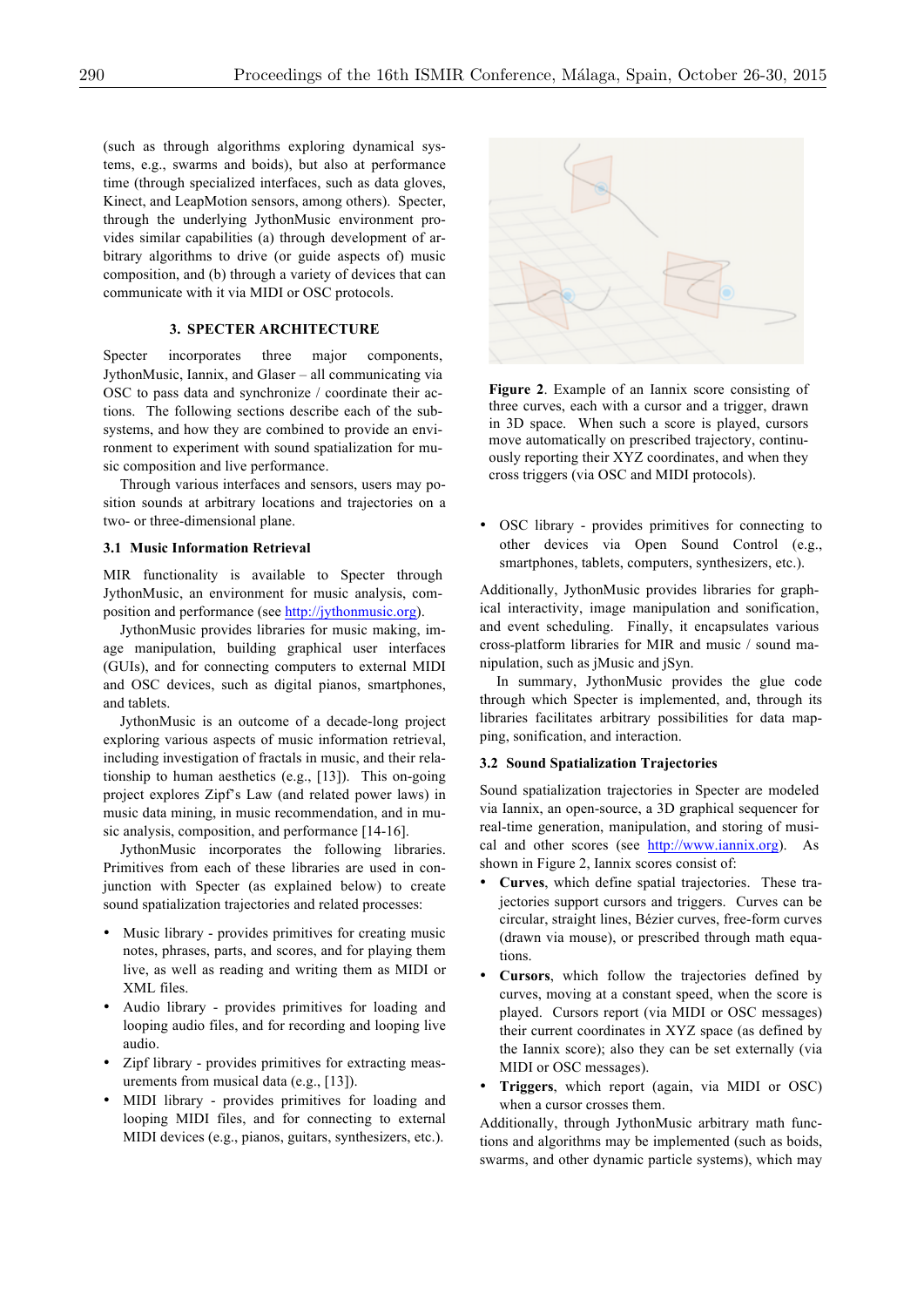provide Specter with 3D trajectory information. This information may be stored as an Iannix score, or used in real-time to render sound spatialization trajectories.

## **3.3 Audio Rendering**

Audio rendering in Specter is done through the Glaser subsystem. Glaser is an audio rendering instrument implemented using JythonMusic. It was developed for the *TimeJitters* exhibit (see section 1), and has been adapted to implement the functionality needed by Specter.

Glaser, in its basic form, allows exploring various sounds for sound design by manipulating their attributes (frequency, volume, and spatialization). It consists of three GUI displays with several sliders each, one per audio file. Through these, it allows a sound designer, composer, or performer to interactively control volume, frequency, and spatialization of an arbitrary number of audio files simultaneously.

Within Specter, the Glaser architecture has been extended to support both the Ambisonics and Vector Based Amplitude Panning approaches (e.g., see [6, 7]). This allows taking into account the spatial configuration (number of individual channels available) and geometry of the space, through existing algorithms, such as the ones used in [17].

## **3.4 Music Representation**

Specter, through JythonMusic, utilizes a commonpractice-based notation to represent audio to be rendered. This notation consists of:

- **Notes**, which specify pitch, duration, dynamic, and panning. For stereo, panning ranges from 0.0 to 1.0 (where 0.0 is left, 0.5 is center, and 1.0 is right of stereo field). Panning values greater than 1.0 are treated as identifiers for Iannix trajectories, which are used when the corresponding note is rendered). Pitches are used for sound frequency shifting (sounds are assigned a default / reference pitch, i.e., A4), durations are in seconds, and volume ranges from 0 to 127, following the MIDI standard.
- **Phrases**, which serve as containers for sequences of notes.

Additional, higher-level containers include parts and scores (again, see http://jythonmusic.org).

### **3.5 Expandable Architecture**

The design concept behind Specter allows using easily accessible, low-cost equipment to render multi-channel audio, in an expandable architecture. This is facilitated by computer programming to account for the modular architecture.

Through the use of audio aggregates and low-cost, 2 channel USB audio interfaces, such as the Behringer UCB222 (approx. \$30, at the time of this writing), it is possible to assemble a wide variety of sound spatializa-

tion architectures (e.g., obviously stereo, quadrophonic, 9-channel, 16-channel, and so on). Theoretically, any number of speakers / channels is possible for arbitrary sound spatialization installations.

## **3.6 Interfaces for Sound Spatialization**

Given the underlying functionality provided to Specter via JythonMusic, a wide variety of interfaces may be used (or developed) to generate and/or capture sound trajectories. These trajectories may be stored (in a Iannix score) for later use in audio rendering, or be used immediately for real-time sound placement (this is exemplified in the case study presented in section 4). Possible interfaces include:

- Kinect motion sensor: Utilizing Kinect sensors with JythonMusic has already been implemented in the context of Kuatro, a motion-based framework for developing interactive music installations [1].
- **LeapMotion:** We have also developed a LeapMotion interface to capture fine movement of both hands. This inexpensive sensor, and its versatile API, allow for a wide variety of interfaces and associated gestures to be developed for natural, intuitive control of sound spatialization.
- **Smartphone:** Using smartphone sensors, e.g., gyro and accelerometer readings, one may develop various programs to control aspects of musical performance. One such example is presented in the next section.

Various other possibilities exist, utilizing any type of sensor that supports MIDI and OSC protocols.

#### **4. MIGRANT - A CASE STUDY**

*Migrant* is a cyclic piece for piano and computer, originally composed for *Undomesticated*, a public-art installation by Vassiliki Falkehag at Moore Farms Botanical Gardens, in the context of ArtFields 2015, held in Lake City, SC, USA (http://www.artfieldssc.org).

It is used here as an example of combining music information retrieval techniques and sound spatialization for music composition and live performance.

Migrant is part of the ISMIR 2015 music program to be performed on Wednesday, October 28, 2015 at the Sala Unicaja de Conciertos María Cristina in Málaga, Spain.

#### **4.1 Composition Techniques**

In terms of composition, Migrant integrates data sonification, interactivity, and sound spatialization.

The data used in the piece comes from migrant worker statistics, including migration patterns, age, wages, family dependents, and other elements of the migrant life experience. This data was collected from 56,976 in-person interviews with hired crop farm workers. The interviews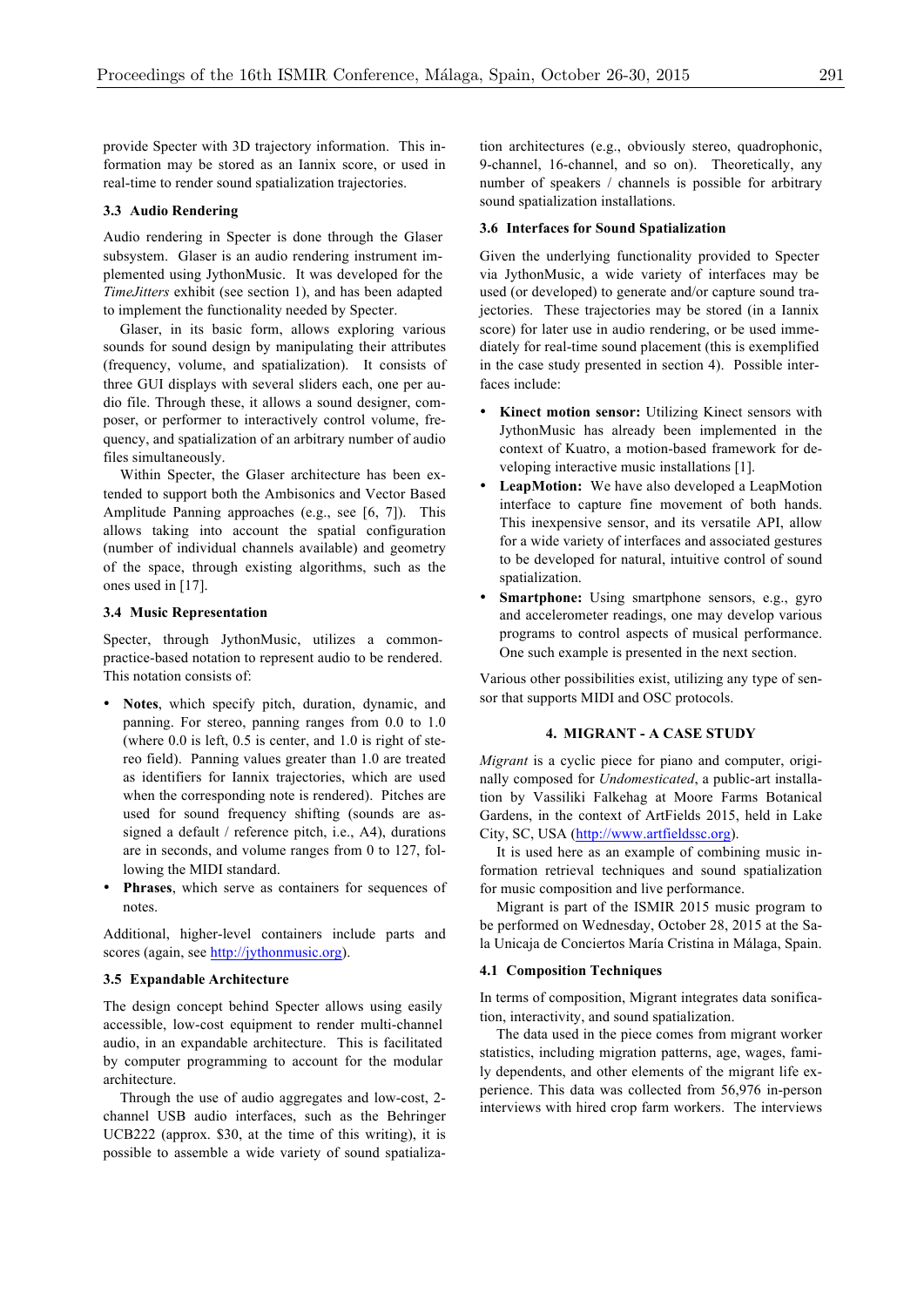were conducted in 545 US counties and 43 states during fiscal years 1989-2012.<sup>2</sup>

Each note in the piece represents a single person.

Melody, harmony and dynamic are all driven by the data. Data from 120 people were randomly selected. Notes were carefully spatialized – set to "fly around" to reflect the nomadic lifestyle. Different timescales were combined. A few notes were manually adjusted by the composer to reflect his own aesthetic and migrant experience. Figures 3a and b show photos used by the composer to provide aesthetic inspiration for composing the sonification scheme.

The composition makes use of the golden ratio to affect the piece's harmonic density (e.g., see Figure 4). The sonification code was written in JythonMusic using ideas presented in [20].

A preview of the piece (one cycle, mixed for two speakers) is available here  $-\frac{http://goo.gl/iYOWmY}{$ .

The composition employs interactivity to control tempo and spatialization of notes, via a smartphone-based controller manipulated by one of the performers. This controller sends gyro readings via OSC to a JythonMusic program, similar to this – http://goo.gl/dsTWFM .

#### **4.2 Performance Needs**

In terms of performance, the piece requires one piano, one computer, a video projector, two (or more) speakers (as described above), and a smartphone.

The original composition envisioned eight pianos arranged in 45-degree increments, with the audience seated in the middle. For ISMIR 2015, in order to demonstrate Specter, a single piano and a computer with sound spatialization are used.

Ideally, four speakers in a square configuration (as seen in Figure 5) allow the audience to fully experience the "flying around" of notes. However, two speakers in a stereo configuration work also, albeit losing one of the sound spatialization dimensions; in this case, the outcome is similar to the preview of the piece above.

#### **4.3 Performance Instructions**

*Migrant* is a cyclic piece for piano and computer, using a smartphone-based OSC controller, during the performance, to send these notes "flying around" in the sound field.

Each cycle of the piece lasts 4 minutes and 52 seconds. It is meant to be played in a continuous loop - minimally two times. For the ISMIR 2015 performance, the piece will be cycled exactly twice, for a total duration of 9 minutes and 44 seconds.

During the first cycle, the pianist plays the notes in the score verbatim. The computer layers identical notes in a computer-enhanced timbre and diffuses them in a circular



**Figure 3a**. One of several photos used by the composer to provide aesthetic inspiration for composing the sonfication scheme. *Photo Credit:* Dorothea Lange (1936), "Destitute pea pickers in California. Mother of seven children. Age thirty-two. Nipomo, California" [18].



**Figure 3b**. Another of the photos used by the composer to provide aesthetic inspiration for composing the sonfication scheme. *Photo Credit:* Dorothea Lange (1938), "Abandoned farm with windmill and farm equipment. Dalhart, Texas. June 1938" [19].

pattern (or left-to-right pattern, for 2 speakers), thus generating a "flying-around" of notes.

The computer also displays images (using precise, scripted timings), via the video projector (again, see the piece preview provided here – http://goo.gl/iYOVmY).

During the second cycle, the computer plays the complete first cycle (i.e., both the notes originally played by the pianist, as well as the enhanced timbres spatialized in the sound field).

The pianist is instructed to improvise additional notes, guided by the score notes. The only constraint is that an A natural minor scale is used. No constrains are given in terms of note start times, durations, or harmony. The pi-

 <sup>2</sup> See National Agricultural Workers Survey, Public Access Data, October 1, 1988 to September 30, 2012 – http://goo.gl/xWsQe8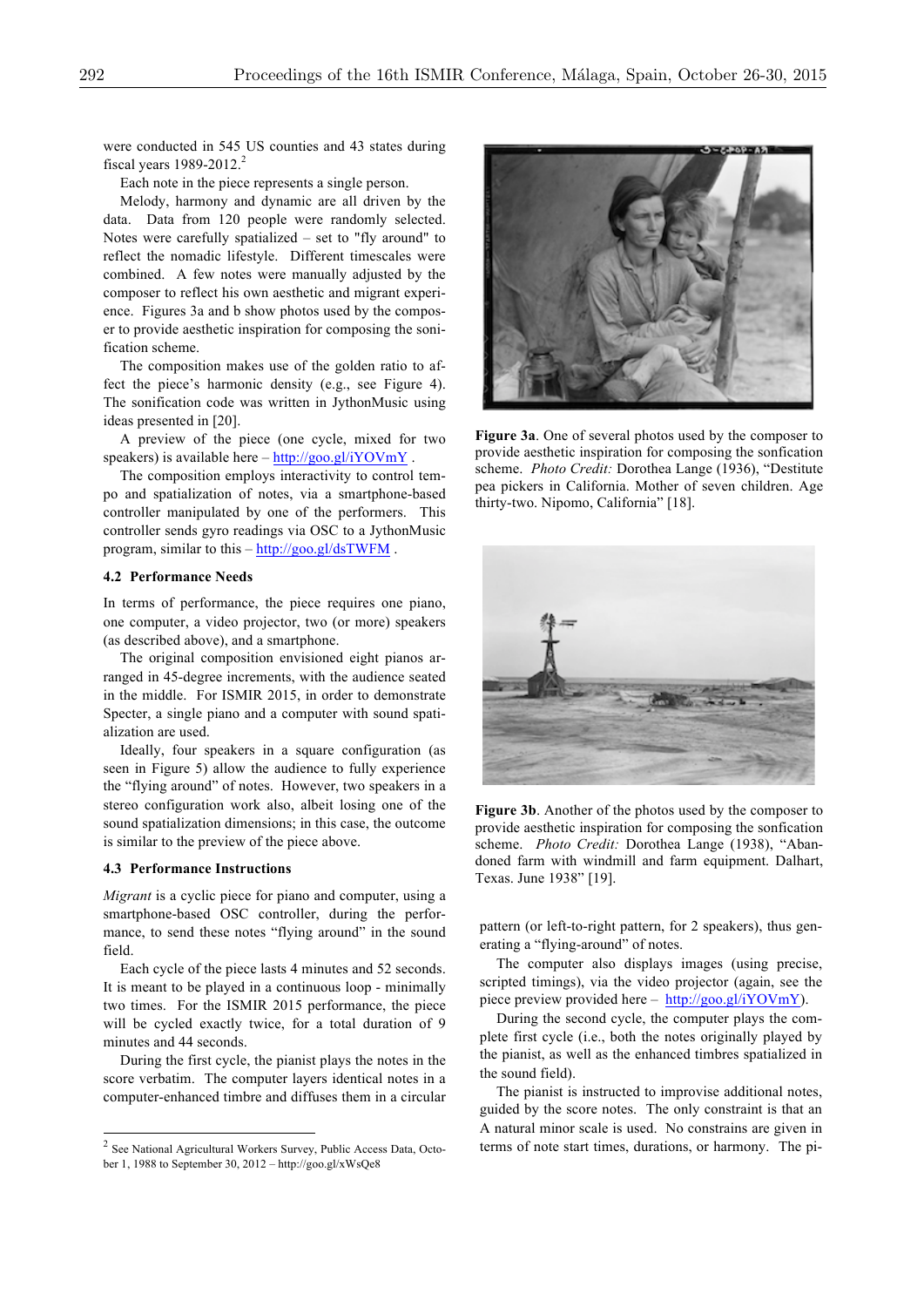anist is encouraged to create a musical narrative (to the best of their musical abilities – a challenge!), which aesthetically complements the sonified "narratives" of the people / notes in the data. In essence, this provides an opportunity for the pianist to interweave his or her own experience, aesthetic, and improvisatory skills into the piece.

During this, the computer performer utilizes the smartphone-based OSC controller to affect timing and spatialization of the computer-generated notes. This way, he or she controls aspects of the musical expression of the combined performance, through the following gestures:

- **Ready Position**: Smartphone is held facing up, parallel with the floor.
- **Controlling Tempo**: The phone is used in a percussive gesture (moving downward) to play the next note. When the phone pitch (see Figure 6) crosses the neutral (parallel to the floor) position, the next note is played.
- **Controlling Volume:** Device shake corresponds with loudness of notes. The more intensely one shakes or vibrates the phone as notes are generated, the louder the notes are.
- **Controlling Spatialization:** The yaw of the phone corresponds to placement of notes on the periphery of the sound field. (System is calibrated before the performance so magnetic north corresponds with Specter's virtual north, as far as sound placement is concerned).

The interactive aspects of Migrant allow both human performers to musically interact with each other, and together, to interact with the musical "narrative" generated from the data.

# **5. CONCLUSION**

Sound spatialization / diffusion systems normally require expensive, specialized equipment, which is usually hard to transport. We presented Specter, a simple, yet versatile environment to experiment with sound spatialization for music composition and live performance. By combining readily available hardware and software, through a simple, customizable architecture, we offer an inexpensive alternative to existing sound spatialization systems.

Specter may be used by MIR practitioners, as well as music composers and artists to explore and experiment with sound spatialization / diffusion more easily. Additionally, this project may facilitate development of innovative art installations, as well as new gaming experiences. Through the underlying JythonMusic system, developers may connect various MIR techniques to music composition and sound spatialization, open the door for new sonification applications, and develop innovative, immersive interactive applications (e.g., [21]).



**Figure 4**. Pianoroll excerpt of the piece demonstrating result of sonification and use of the golden ratio to affect harmonic density.



**Figure 5**. *Migrant* performance 4-channel speaker arrangement. Audience is seated in the middle. However, a regular two-speaker (stereo) setup is possible (for convenience).



**Figure 6**. Smartphone Pitch, Roll, and Yaw directions.

#### **ACKNOWLEDGEMENTS**

We would like to thank Blake Stevens, Yiorgos Vassilandonakis, David Johnson, and Chris Benson for contributing to the development of some of the ideas and concepts presented herein. The first author would like to thank Vassiliki Falkehag for providing the inspiration for composing Migrant. Also, Mark Sloan and the Halsey Institute, in Charleston, SC, USA provided funding and space for the first implementation of Specter. Funding for this project has been provided in part by NSF (DUE-1323605).